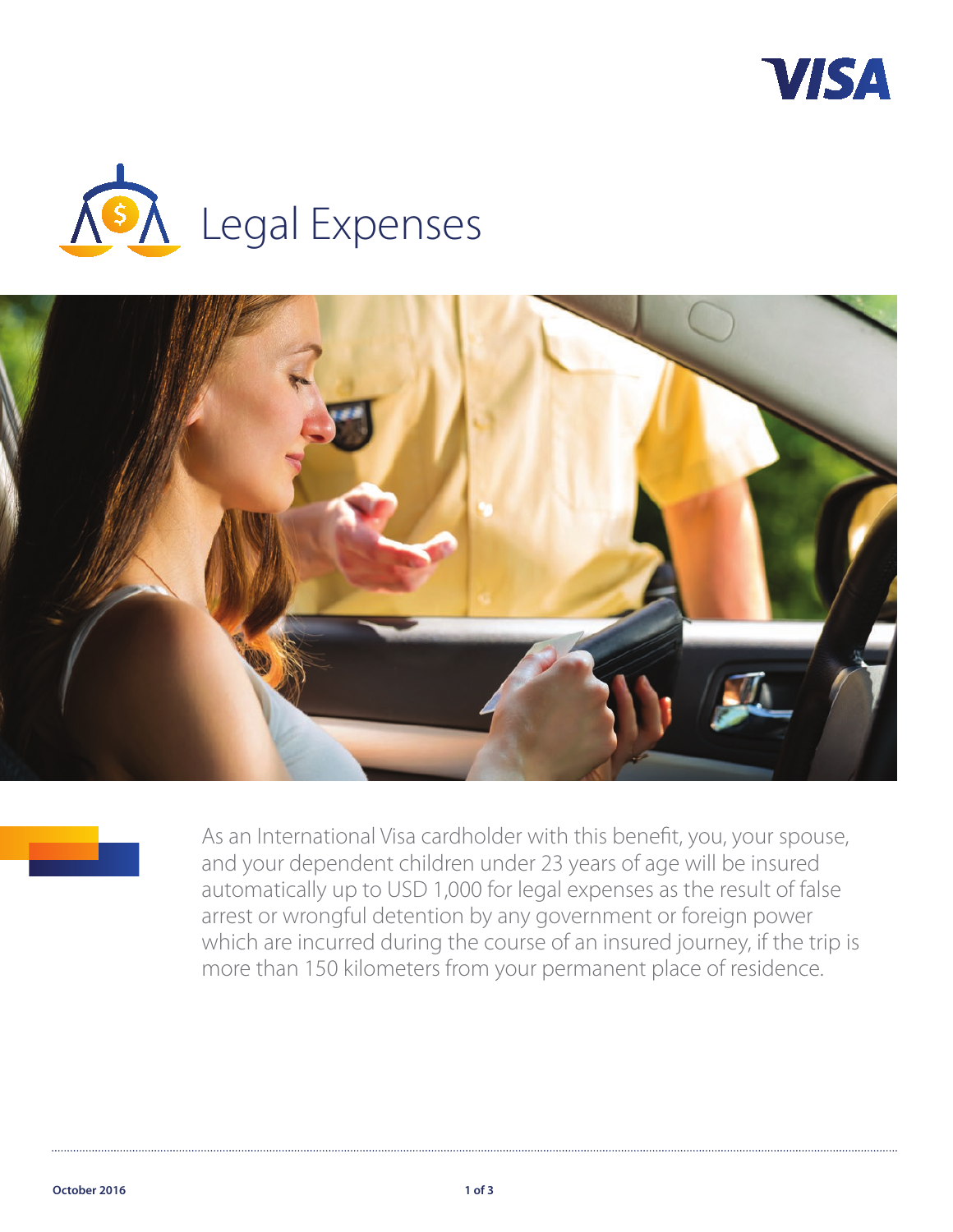A journey is considered insured if the full travel fare has been purchased with a valid and active International Visa card and does not exceed a maximum duration of 60 days.

### What do I do if, while on my insured journey, I am falsely arrested or wrongfully detained by any government or foreign power?

Contact the Visa Assistance Center, if you do not opt to seek your own legal counsel, the representative will assist you in referring a lawyer. If you are found to be not guilty by a court of law, the company will insure you for legal expenses up to USD 1,000.

## What do I need to be eligible?

You must possess a valid and active International Visa Card and use it to purchase the entire travel fare(s).

### Are frequent flyer and rewards tickets covered?

All frequent flyer, rewards and complimentary common carrier tickets are covered if there are taxes and/or fees associated with the ticket issuance and they are charged in their entirety to an eligible Visa card. If there are no taxes or fees, or they are paid with rewards points, only tickets earned as direct result of charges made with an eligible Visa card will be covered. The bank will have to send a letter to guarantee that the points acquired in the loyalty were generated by the use of the Visa card covered by the insurance.

## What is not covered?

Loss resulting from:

- Any act of declared or undeclared war.
- Accident occurring while a passenger on; or operating; or learning to operate; or serving as a member of the crew of any aircraft except as provided in the policy;
- Injury to which a contributing cause was the commission of, or attempt to commit, an illegal act by or on behalf of the Insured or their beneficiaries;
- Participation in any professional, semi-professional or interscholastic team sports or any bodily contact sport;
- Participation in contests of speed using a motorized vehicle or bicycle; in skydiving/parachuting, hang gliding, bungee jumping, scuba diving, mountain climbing, pot-holing or while riding on a motorcycle (greater then 100 cc);
- Service in the military, naval or air service of any country;
- Being under the influence of drugs, alcohol or other intoxicants unless prescribed by a physician and taken as prescribed or the treatment of alcohol or drug abuse, addiction or overdose;

This is a summary of the exclusions. Complete exclusions are contained in the policy on file with Visa International.

# How is the claim submitted?

The cardholder or beneficiary has two options to open a claim:

### **1. Benefits Portal**

The cardholder may access the Visa Benefits' Portal thought the link *www.visa.com/benefitsportal* 

- a. Once in the landing page of the Benefits' Portal, please click on "Login" or "Enroll"
- b. Click on "Claims"
- c. Click on "Create Claim"
- d. Choose a Product from the drop down menu
- e. Choose the benefit you need to file a Claim for and agree to all terms and conditions
- f. Complete all requested information and click on "Save". This step creates the claim case number.
- g. Attach all required documents
- h. Click on "Submit"

#### **2. Visa Customer Service Center**

- a. Please contact the Visa Customer Service Center
- b. The cardholder will receive an initial package containing the claim form and the list of documents that are needed for each claim
- c. All required documents, including the claim form, must be sent electronically to *lacclaim@ap-visa.com*
- d. If the cardholder prefers to send all required documents via regular mail:

**Claims Administrator Visa Card Benefits Administration** Maipú 255, Piso 17 C1084ABE, Buenos Aires, Argentina

## General program provisions

If you make any claim knowing it to be false or fraudulent in any respect, you will no longer be entitled to the benefits of this protection, nor to the payment of any claim made under this policy.

All coverage described herein is subject to change or cancellation without notice. This insurance is effective the later of January 1, 2001, the date your bank elected this coverage, or the date of issuance of your card and will cease on that date the policy is terminated.

This description of coverage is not a contract of insurance and is intended to be a general informative statement of the coverage made available by Visa International throughout Latin America and Caribbean Region. In some instances, according to the provisions of the locally admitted policy issued in the jurisdiction where your Visa International card has been issued, the US Dollar benefit amounts